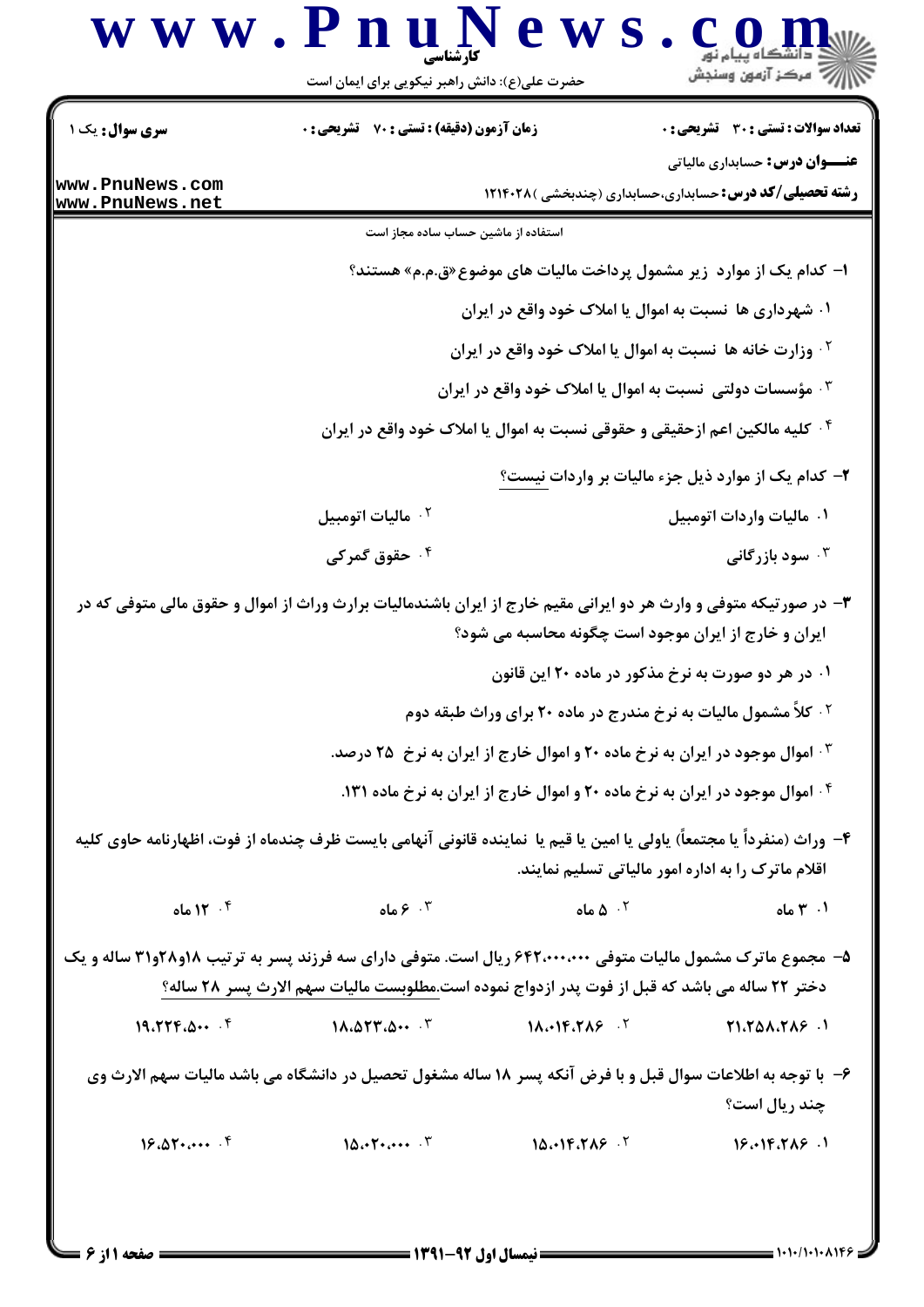|                                    |                                                                                                                                                                                                                  | حضرت علی(ع): دانش راهبر نیکویی برای ایمان است                                  |                                              |
|------------------------------------|------------------------------------------------------------------------------------------------------------------------------------------------------------------------------------------------------------------|--------------------------------------------------------------------------------|----------------------------------------------|
| <b>سری سوال : ۱ یک</b>             | <b>زمان آزمون (دقیقه) : تستی : 70 ٪ تشریحی : 0</b>                                                                                                                                                               |                                                                                | <b>تعداد سوالات : تستی : 30 ٪ تشریحی : 0</b> |
| www.PnuNews.com<br>www.PnuNews.net |                                                                                                                                                                                                                  | <b>رشته تحصیلی/کد درس:</b> حسابداری،حسابداری (چندبخشی )۱۲۱۴۰۲۸                 | <b>عنـــوان درس:</b> حسابداری مالیاتی        |
|                                    |                                                                                                                                                                                                                  | ٧- با توجه به اطلاعات سوال قبل ماليات سهم الارث دختر متوفى چه ميزان خواهد بود؟ |                                              |
| T. VAA. 197.9                      | $T.AVA$ . $T$                                                                                                                                                                                                    | $F.7V\Delta.197$ . $V$                                                         | F.70V.197.1                                  |
|                                    |                                                                                                                                                                                                                  | ۸– حق تمبر شرکتهای تعاونی معادل چند درصد ارزش اسمی یا سهم الشرکه می باشد؟      |                                              |
| ۰۴ در هزار                         | ۰۳ صفر                                                                                                                                                                                                           | ۰۰ ۰،۵ در هزار                                                                 | ۰۱ ۲ در هزار                                 |
|                                    | ۹- آقای مهدوی نژاد ملک خود را با اثاثه به اجاره واگذار کرده است. اجاره ماهانه ملک ۲،۳۰۰،۰۰۰ ریال و اجاره ماهانه                                                                                                  | آثاثه۱٬۰۰۰٬۰۰۰ ریال می باشد. مالیات بر در آمد اجاره آقای محمدی چقدر است؟       |                                              |
| $Y^{\varphi}Y_{\cdot}\Delta\cdots$ | $\mathbf{r}$ $\mathbf{v}$ $\mathbf{r}$ $\mathbf{r}$ $\mathbf{r}$                                                                                                                                                 | 154.0                                                                          | $F_{\Delta t}$                               |
|                                    | <b>الاجاره به صورت سالانه و در تاریخ ۱۳×۱۳×۱۳ و ۱۳×۲/۳/۳ پرداخت شود، مالیات بردرآمد اجاره سال مالی منتهی به</b>                                                                                                  |                                                                                | 1/1۲/۲۹× چند ریال است؟                       |
|                                    |                                                                                                                                                                                                                  |                                                                                |                                              |
|                                    | $Y_{\mathcal{F}}$ $Y$                                                                                                                                                                                            | $F \cdot T \cdot \Delta \cdots \cdots \cdot T$                                 |                                              |
|                                    | ۱۱– آقای علوی املاک خود را به ارزش روز ۵۰۰٬۰۰۰٬۰۰۰ ریال و ارزش معاملاتی ۳۴۵٬۰۰۰٬۰۰۰ ریال به وزارت بهداشت و درمان                                                                                                 |                                                                                |                                              |
|                                    | واگذار کرد. در صورتیکه بهای مذکور در سند ۳۲۰،۰۰۰،۰۰۰ ریال باشد، مالیات نقل و انتقال املاک آقای علوی چند ریال                                                                                                     |                                                                                | است؟                                         |
| 9.5                                | 11.2                                                                                                                                                                                                             | 18.4441                                                                        | $70$                                         |
|                                    | ۱۲– آقای فدایی قصد دارد حق واگذاری یک واحد تجاری متعلق به خود را با دریافت ۳۰۶٬۰۰۰٬۰۰۰ ریال حق سرقفلی انتقال<br>دهد. در صورتی که ارزش معاملاتی حق واگذاری محل ۲۴۶،۰۰۰،۰۰۰ ریال باشدمالیات مربوط آن چه میزان است؟ |                                                                                |                                              |
| 17.7                               | $F.AY_{t}$ . $F$                                                                                                                                                                                                 | $10.1$ $\cdots$ $\cdots$                                                       | 9.15                                         |
|                                    |                                                                                                                                                                                                                  |                                                                                | ۱۳- کدام یک از گزینه های زیر صحیح است؟       |
|                                    | ۰۱ کل در آمد مشمول مالیات حقوق بگیران بخش خصوصی به نرخ ۱۰٪ مشمول مالیات می باشد.                                                                                                                                 |                                                                                |                                              |
|                                    | <sup>۲ .</sup> کل در آمد مشمول مالیات حقوق بگیران بخش خصوصی پس از کسر معافیت های مقرر در قانون مالیات ها تا سقف                                                                                                  | ۴۲٬۰۰۰٬۰۰۰ ریال به نرخ ۱۰٪ و مازاد به نرخ ماده ۱۳۱ مشمول مالیات می باشد.       |                                              |
|                                    | ۰۳ کل در آمد مشمول مالیات حقوق بگیران ۲تا سقف ۴۲٬۰۰۰٬۰۰۰ ریال به نرخ ۱۰٪ و مازاد به نرخ ۱۵٪ مشمول مالیات می                                                                                                      |                                                                                | باشد.                                        |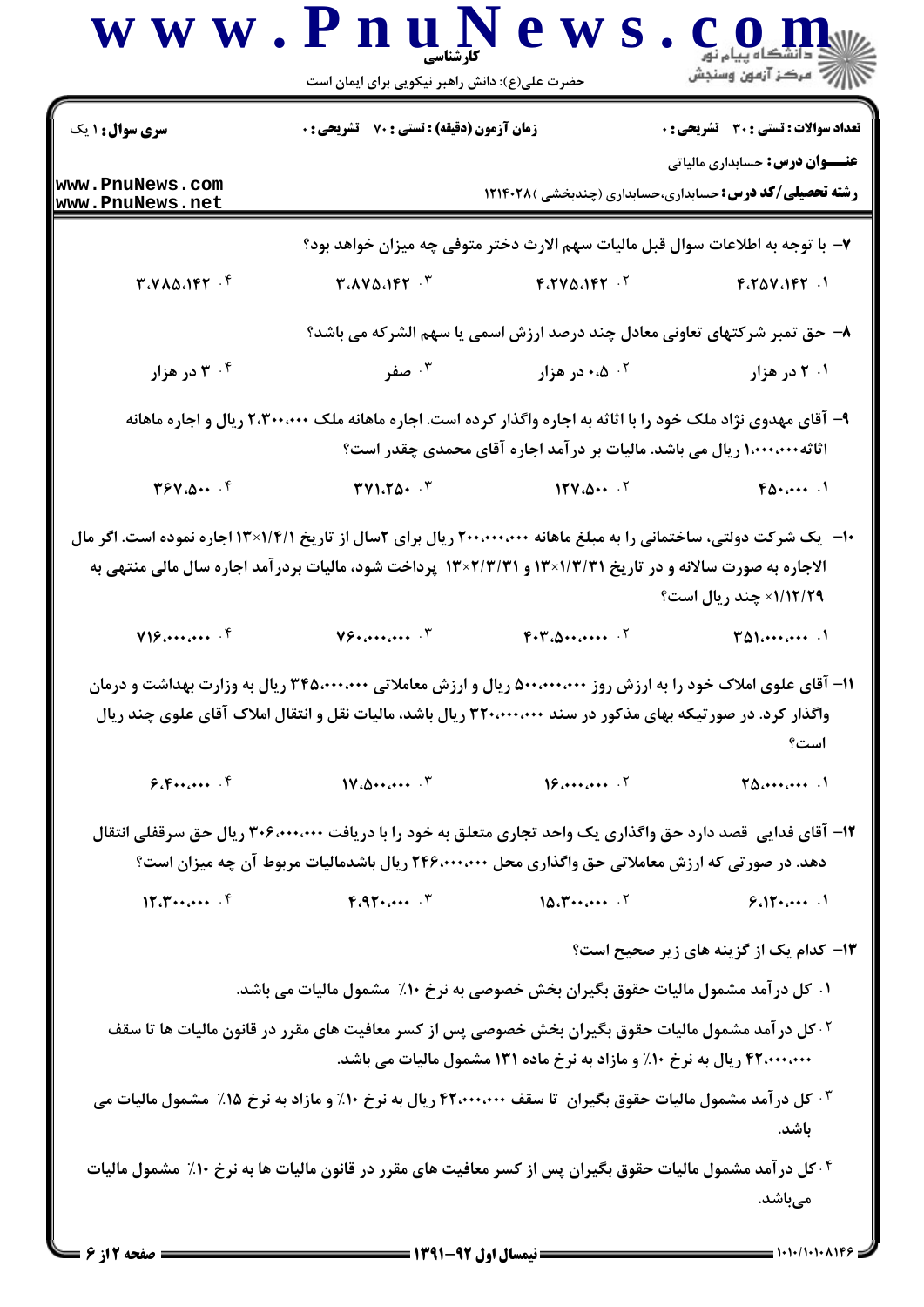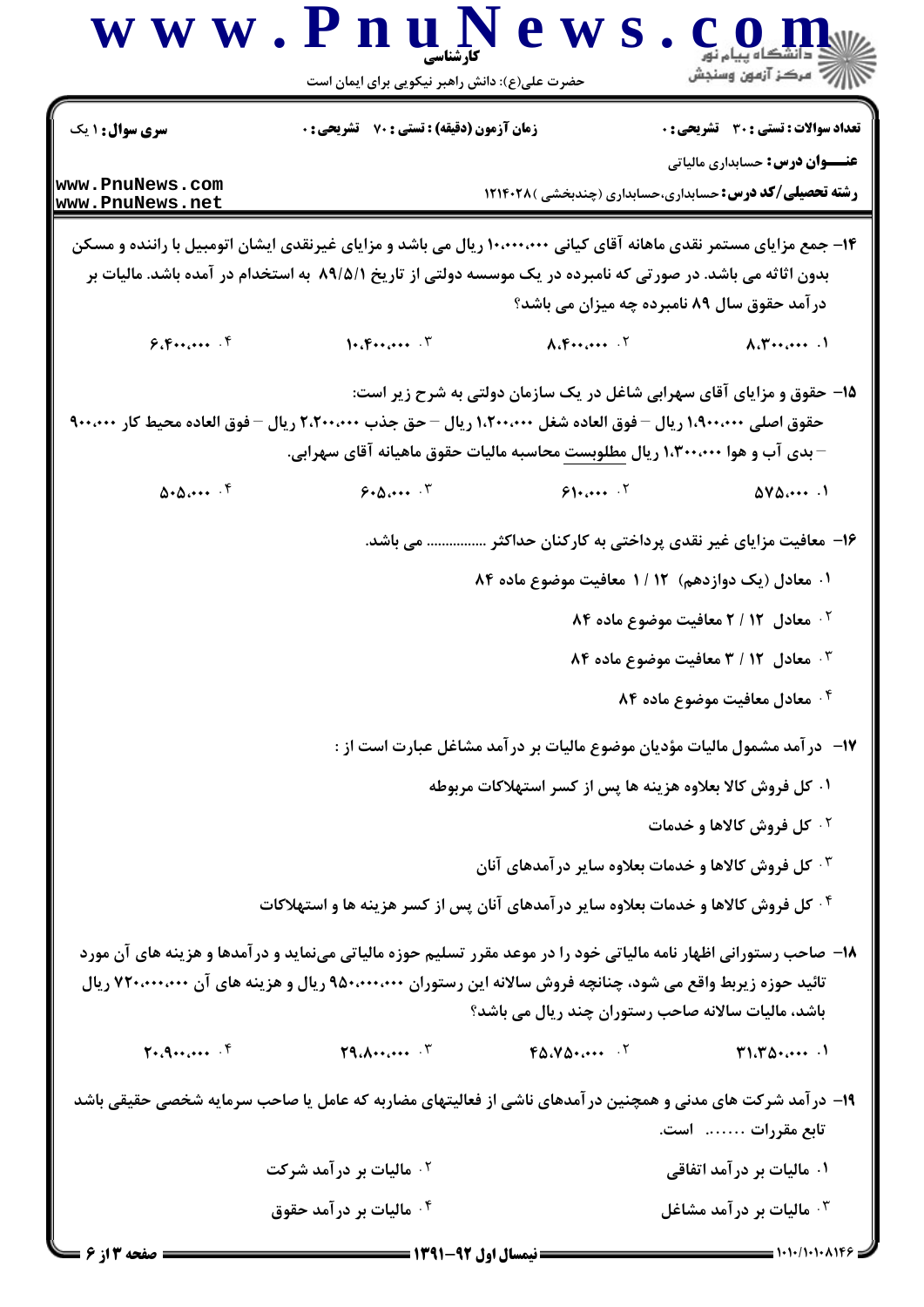|                                                                                        | حضرت علی(ع): دانش راهبر نیکویی برای ایمان است                                                                                                                                                                                                                                                                                                |                             | ڪ دانشگاه پيام نور<br>     > مرکز آزمون وسنڊش                                         |
|----------------------------------------------------------------------------------------|----------------------------------------------------------------------------------------------------------------------------------------------------------------------------------------------------------------------------------------------------------------------------------------------------------------------------------------------|-----------------------------|---------------------------------------------------------------------------------------|
| <b>سری سوال : ۱ یک</b>                                                                 | <b>زمان آزمون (دقیقه) : تستی : 70 گشریحی : 0</b>                                                                                                                                                                                                                                                                                             |                             | <b>تعداد سوالات : تستی : 30 ٪ تشریحی : 0</b><br><b>عنـــوان درس:</b> حسابداری مالیاتی |
| www.PnuNews.com<br>www.PnuNews.net                                                     |                                                                                                                                                                                                                                                                                                                                              |                             | <b>رشته تحصیلی/کد درس:</b> حسابداری،حسابداری (چندبخشی )۲۱۴۰۲۸                         |
|                                                                                        | ۲۰- یک وکیل دادگستری وکالت شرکت خصوصی یاسمن را در ارتباط با دعوی با شاکی خصوصی پذیرفته است. با توجه به<br>اینکه شاکی این پرونده مبلغ ۲۵۰٬۰۰۰٬۰۰۰ ریال مطالبه نموده است و شرکت اساساً رقم مزبور را نمی پذیرد بر این اساس                                                                                                                      |                             | ماليات حق الوكاله را محاسبه كنيد.                                                     |
| $T^2$                                                                                  | $T\Delta\Delta\dots$ $T$                                                                                                                                                                                                                                                                                                                     | $T\Delta$ 9 $\cdot$ $\cdot$ | T90                                                                                   |
|                                                                                        | <b>ا۲</b> – شرکت تولیدی مولایی در سال۸۹ اظهارنامه مالیاتی را تحویل حوزه مالیاتی نمود که مالیات اظهاری ۲۵،۰۰۰،۰۰۰ ریال می<br>باشد ولی حوزه مالیاتی مبلغ فوق را نپذیرفت و شرکت جهت حل اختلاف مالیاتی وکیلی را انتخاب کرد. اگر مالیات حق<br>الوکاله ۵۱،۵۰۰ ریال می باشد. مبلغ مالیاتی را که حوزه مالیاتی از شرکت مطالبه نموده است چه میزان است؟ |                             |                                                                                       |
| $\mathbf{Y} \mathbf{Y} \cdot \mathbf{Y} \mathbf{Q} \cdot \mathbf{P} \cdots \mathbf{P}$ | $T\Lambda \Lambda T \Delta T \cdots T$                                                                                                                                                                                                                                                                                                       | $FA.7\Delta$ + $.7$         | 11.104                                                                                |
| 71.1                                                                                   | و هیات سه نفره نیز رد دفاتر را تایید نموده است و قرار شد درآمد مشمول مالیات مودی از طریق علی الراس و با اعمال<br>ضریب ۷٪ روی در آمد سالانه که ۲٬۰۰۰٬۰۰۰٬۰۰۰ است. <u>مطلوبست</u> : مالیات سالانه آقای رحمتی.<br>$\mathbf{Y} \mathbf{Y} \cdot \mathbf{Y} \Delta \cdot \cdots \cdot \mathbf{Y}$                                                 | 11.404                      | 11.9                                                                                  |
|                                                                                        |                                                                                                                                                                                                                                                                                                                                              |                             | ۲۳- نرخ مالیات بر درآمد شرکت های تجاری و غیرتجاری به ترتیب عبارت است از:              |
| $\%$ ۵ ۲۵ و ۲۵٪                                                                        | ۰۱ - ۲۰٪ و ۲۵٪ (مسلم ۲۰۰۵)، ۱۵٪ و ۲۵٪ و ۲۵٪ و ۲۵٪ و ۲۵٪ و ۲۵٪ و ۲۵٪ و ۲۵٪ و ۲۵٪ و ۲۵٪ و ۲۵٪ و ۲۵٪ و ۲۵٪ و                                                                                                                                                                                                                                    |                             |                                                                                       |
|                                                                                        |                                                                                                                                                                                                                                                                                                                                              |                             | <b>34</b> - سود سهام یا سهم الشركه مشمول چند درصد مالیات است؟                         |
| $7.70$ $\cdot$                                                                         | $(1 - \mathcal{K})$                                                                                                                                                                                                                                                                                                                          | $7.0$ . T                   | ۰۱ صفر                                                                                |
|                                                                                        | ۲۵– یک موسسه غیر انتفاعی در قبال پرداخت حق الزحمه از خدمات کارشناسی یک نفر شخص حقیقی استفاده می نماید. در<br>صورتیکه میزان حق الزحمه قابل پرداخت ۱۲٬۴۰۰،۰۰۰ ریال باشد، مبلغی را که موسسه غیر انتفاعی مذکور بایستی بعنوان<br>على الحساب ماليات مودي(دريافت كننده وجوه) كسر نمايد چند ريال است؟                                                |                             |                                                                                       |
| ۰۴ صفر                                                                                 | 1097                                                                                                                                                                                                                                                                                                                                         | $55.5$ $57.5$               | $\mathcal{W}$                                                                         |
|                                                                                        | ۲۶- سود ویژه شرکت بهروز به مبلغ ۵٬۰۰۰٬۰۰۰٬۰۰۰ ریال گزارش شده است. سرمایه شرکت مذکور به طور مساوی متعلق به بانک<br>صادرات ایران و شهرداری تبریز می باشد. ضمناً ممیز دارایی مبلغ ۲۰۰٬۰۰۰٬۰۰۰ ریال از هزینه های شرکت را برگشت داده                                                                                                              |                             | است. مطلوبست محاسبه مالیات بر در آمد شرکت بهروز.                                      |
|                                                                                        | $1.7 \cdot \cdot \cdot \cdot \cdot \cdot$ $\cdot \cdot \cdot$ $1.10 \cdot \cdot \cdot \cdot \cdot \cdot \cdot \cdot \cdot$                                                                                                                                                                                                                   |                             | 1.0                                                                                   |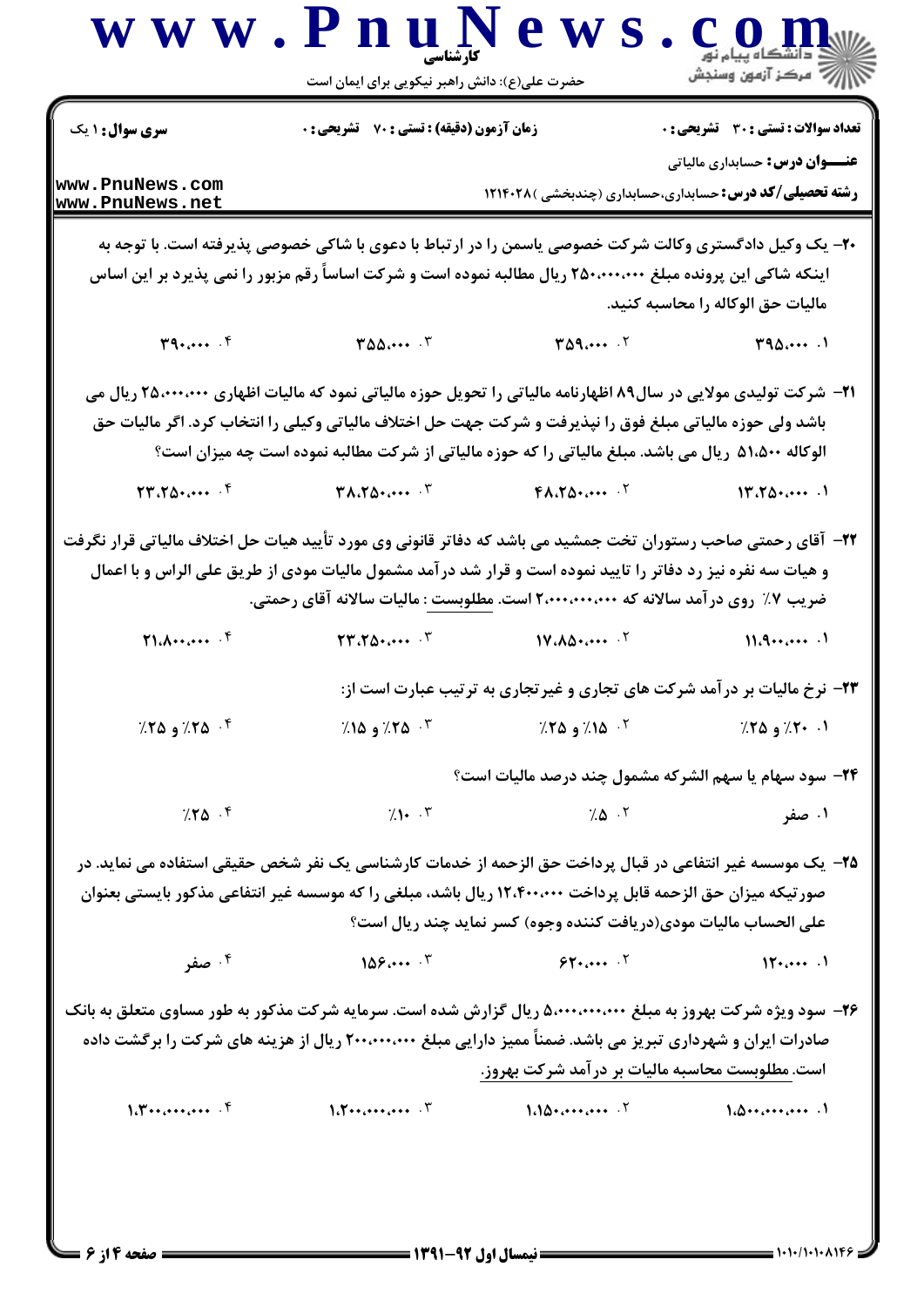| <b>زمان آزمون (دقیقه) : تستی : 70 قشریحی : 0</b><br><b>سری سوال :</b> ۱ یک<br><b>عنـــوان درس:</b> حسابداری مالیاتی<br>www.PnuNews.com<br><b>رشته تحصیلی/کد درس:</b> حسابداری،حسابداری (چندبخشی )۱۲۱۴۰۲۸<br>www.PnuNews.net<br>۲۷– سود خالص شرکت گاما ۱،۵۰۰٬۰۰۰٬۰۰۰ ریال می باشد. لازم به ذکر است ۱۰۰ درصد سهام این شرکت متعلق به بانک ملی<br>ایران است. سود مذکور مورد قبول ممیز و سر ممیزی دارایی قرار گرفته است. مطلوبست محاسبه مالیات شرکت گاما؟<br>$TV$ and $\mathcal{N}$<br>$TVA$ $T$<br>$TV \cdot \Delta \cdot \cdots \cdot V$<br>T5.0<br>۲۸– شرکت مخابرات جهت انجام تاسیسات فنی، قراردادی را با یک پیمانکار خارجی، در تاریخ ۷۱/۳/۳ منعقد نموده است مبلغ<br>قرارداد ۲٬۰۰۰٬۰۰۰ دلار با نرخ دلار شناور معادل هر دلار ۳٬۰۰۰ ریال، تجهیزات و منصوبات مندرج در مبلغ قرارداد ۴۰۰٬۰۰۰<br>دلار و مدت قرار داد یکسال می باشد. چنانچه پیمانکار کل قرارداد را در تاریخ ۷۱/۱۱/۳ به اتمام رساند، کسورات مالیاتی<br>قرارداد با فرض ضریب ۰.۵٪ که کارفرما باید کسر کند چند ریال است؟<br>1.9<br>$\Upsilon F_{\cdot}, \ldots, \ldots$ . $F$<br>$\mathbf{M}$ $\mathbf{r}$<br>$F.A \cdots \cdots$<br>۲۹- خانم شیرین اموال خود را به شرح زیر به یک شرکت خصوصی هبه می کند.<br>الف) سه دستگاه آپارتمان به ارزش معاملاتی ۴۹۶٬۰۰۰٬۰۰۰ ریال و ارزش روز ۵۷۶٬۰۰۰٬۰۰۰ ریال.<br>ب) یکدستگاه کامیون به ارزش ۲۸۴،۰۰۰،۰۰۰ ریال<br>ج) موجودی بانک تجارت شعبه ادهم به مبلغ ۱۳،۰۰۰،۰۰۰ ریال.<br>مالیات بر درآمد اتفاقی چند ریال است؟<br>T1A.9<br>519.444<br>T19.1<br>$\mathsf{Y1}\wedge\cdots\cdots\cdots$<br><b>۳۰</b> -در آمد مشمول مالیات اشخاص حقوقی ناشی از در آمدهای اتفاقی<br><sup>۱</sup> · از طريق على الراس تعيين  مي شود.<br><sup>۲.</sup> نیازی به رسیدگی ندارد.<br><sup>۳.</sup> از طریق رسیدگی به دفاتر تعیین می شود.<br><sup>۴.</sup> از طریق فرم خود اظهاری تعیین می شود. |  | حضرت علی(ع): دانش راهبر نیکویی برای ایمان است | أأآت مركز آزمون وسنجش                        |
|--------------------------------------------------------------------------------------------------------------------------------------------------------------------------------------------------------------------------------------------------------------------------------------------------------------------------------------------------------------------------------------------------------------------------------------------------------------------------------------------------------------------------------------------------------------------------------------------------------------------------------------------------------------------------------------------------------------------------------------------------------------------------------------------------------------------------------------------------------------------------------------------------------------------------------------------------------------------------------------------------------------------------------------------------------------------------------------------------------------------------------------------------------------------------------------------------------------------------------------------------------------------------------------------------------------------------------------------------------------------------------------------------------------------------------------------------------------------------------------------------------------------------------------------------------------------------------------------------------------------------------------------------------------------------------------------------------------------------------------------------------------|--|-----------------------------------------------|----------------------------------------------|
|                                                                                                                                                                                                                                                                                                                                                                                                                                                                                                                                                                                                                                                                                                                                                                                                                                                                                                                                                                                                                                                                                                                                                                                                                                                                                                                                                                                                                                                                                                                                                                                                                                                                                                                                                              |  |                                               | <b>تعداد سوالات : تستی : 30 ٪ تشریحی : 0</b> |
|                                                                                                                                                                                                                                                                                                                                                                                                                                                                                                                                                                                                                                                                                                                                                                                                                                                                                                                                                                                                                                                                                                                                                                                                                                                                                                                                                                                                                                                                                                                                                                                                                                                                                                                                                              |  |                                               |                                              |
|                                                                                                                                                                                                                                                                                                                                                                                                                                                                                                                                                                                                                                                                                                                                                                                                                                                                                                                                                                                                                                                                                                                                                                                                                                                                                                                                                                                                                                                                                                                                                                                                                                                                                                                                                              |  |                                               |                                              |
|                                                                                                                                                                                                                                                                                                                                                                                                                                                                                                                                                                                                                                                                                                                                                                                                                                                                                                                                                                                                                                                                                                                                                                                                                                                                                                                                                                                                                                                                                                                                                                                                                                                                                                                                                              |  |                                               |                                              |
|                                                                                                                                                                                                                                                                                                                                                                                                                                                                                                                                                                                                                                                                                                                                                                                                                                                                                                                                                                                                                                                                                                                                                                                                                                                                                                                                                                                                                                                                                                                                                                                                                                                                                                                                                              |  |                                               |                                              |
|                                                                                                                                                                                                                                                                                                                                                                                                                                                                                                                                                                                                                                                                                                                                                                                                                                                                                                                                                                                                                                                                                                                                                                                                                                                                                                                                                                                                                                                                                                                                                                                                                                                                                                                                                              |  |                                               |                                              |
|                                                                                                                                                                                                                                                                                                                                                                                                                                                                                                                                                                                                                                                                                                                                                                                                                                                                                                                                                                                                                                                                                                                                                                                                                                                                                                                                                                                                                                                                                                                                                                                                                                                                                                                                                              |  |                                               |                                              |
|                                                                                                                                                                                                                                                                                                                                                                                                                                                                                                                                                                                                                                                                                                                                                                                                                                                                                                                                                                                                                                                                                                                                                                                                                                                                                                                                                                                                                                                                                                                                                                                                                                                                                                                                                              |  |                                               |                                              |
|                                                                                                                                                                                                                                                                                                                                                                                                                                                                                                                                                                                                                                                                                                                                                                                                                                                                                                                                                                                                                                                                                                                                                                                                                                                                                                                                                                                                                                                                                                                                                                                                                                                                                                                                                              |  |                                               |                                              |
|                                                                                                                                                                                                                                                                                                                                                                                                                                                                                                                                                                                                                                                                                                                                                                                                                                                                                                                                                                                                                                                                                                                                                                                                                                                                                                                                                                                                                                                                                                                                                                                                                                                                                                                                                              |  |                                               |                                              |
|                                                                                                                                                                                                                                                                                                                                                                                                                                                                                                                                                                                                                                                                                                                                                                                                                                                                                                                                                                                                                                                                                                                                                                                                                                                                                                                                                                                                                                                                                                                                                                                                                                                                                                                                                              |  |                                               |                                              |
|                                                                                                                                                                                                                                                                                                                                                                                                                                                                                                                                                                                                                                                                                                                                                                                                                                                                                                                                                                                                                                                                                                                                                                                                                                                                                                                                                                                                                                                                                                                                                                                                                                                                                                                                                              |  |                                               |                                              |
|                                                                                                                                                                                                                                                                                                                                                                                                                                                                                                                                                                                                                                                                                                                                                                                                                                                                                                                                                                                                                                                                                                                                                                                                                                                                                                                                                                                                                                                                                                                                                                                                                                                                                                                                                              |  |                                               |                                              |
|                                                                                                                                                                                                                                                                                                                                                                                                                                                                                                                                                                                                                                                                                                                                                                                                                                                                                                                                                                                                                                                                                                                                                                                                                                                                                                                                                                                                                                                                                                                                                                                                                                                                                                                                                              |  |                                               |                                              |
|                                                                                                                                                                                                                                                                                                                                                                                                                                                                                                                                                                                                                                                                                                                                                                                                                                                                                                                                                                                                                                                                                                                                                                                                                                                                                                                                                                                                                                                                                                                                                                                                                                                                                                                                                              |  |                                               |                                              |
|                                                                                                                                                                                                                                                                                                                                                                                                                                                                                                                                                                                                                                                                                                                                                                                                                                                                                                                                                                                                                                                                                                                                                                                                                                                                                                                                                                                                                                                                                                                                                                                                                                                                                                                                                              |  |                                               |                                              |

 $\frac{1}{2}$   $\frac{1}{2}$ 

Τ